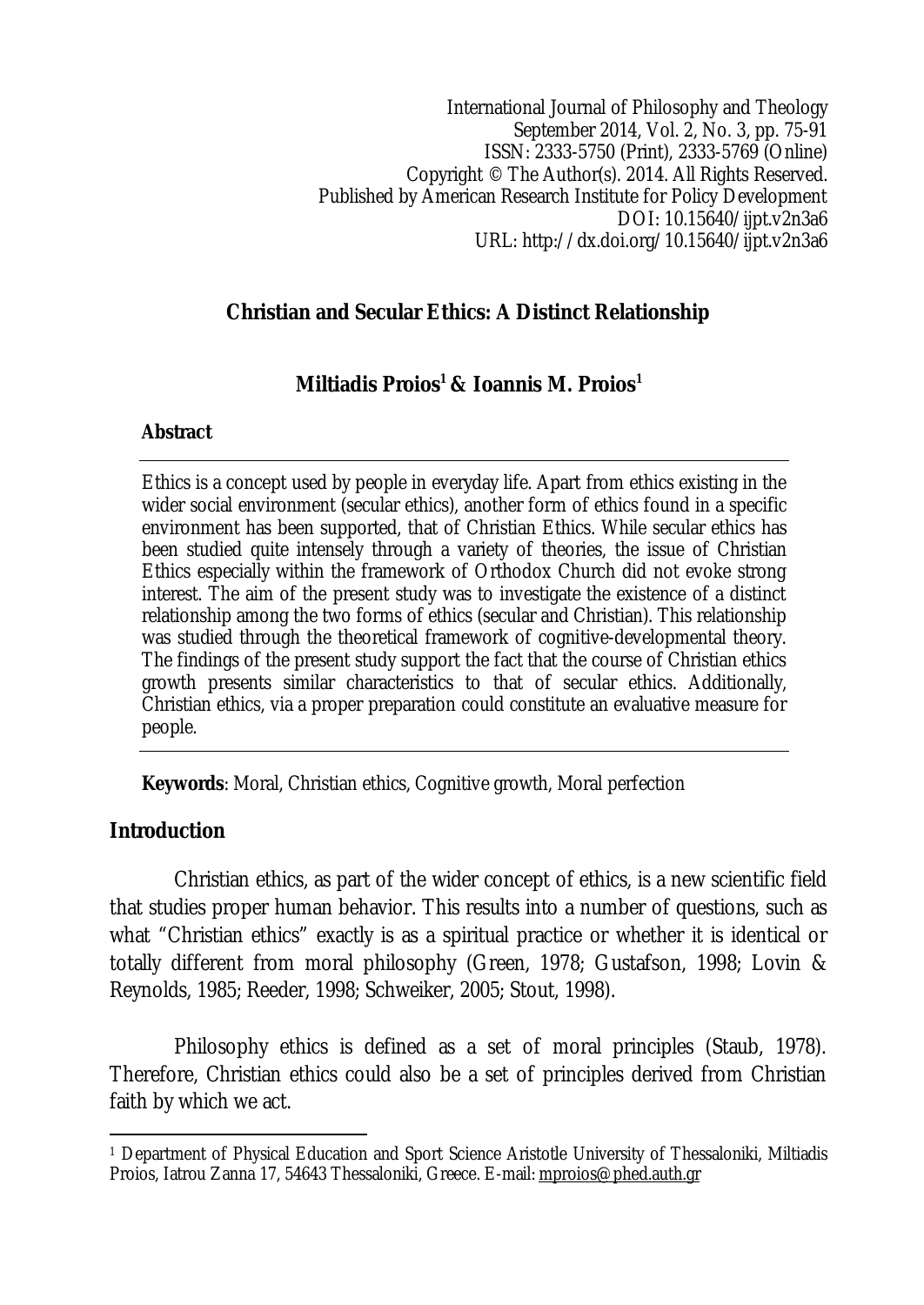Considering the characteristics defining ethics in general, we could consider that both forms of ethics present similar elements, i.e. principles that regulate human behavior in relation to others. For example, the Bible tells us that we are to follow the authorities that God Himself has put into place (*Romans* 13: 1). By using the principles we find in Scripture, Christians can determine the ethical course for any given situation. Some scholars also supported a relationship among spirituality and moral development (e.g., Day, 2010; Holley, 1991; Young, Cashwell, & Woolington, 1998).

However, several scholars call upon the presence of differences between these two forms of ethics (Crittenden, 1990). For example, it is stated that Christian ethics is not a set of moral rules, but rather a proof of participation in the life of God (Mantzaridis, 2009); the philosophical/secular moral values are not based on the discovery of a transcendent deity, but they are rather the outcome of human experience (CVE, 2012). Such claim is further supported by Cox (1966):

"Secular man's values have been deconsecrated, shorn of any claim to ultimate or final significance … They are no longer the direct expression of the divine will. They have become what certain people at a particular time and place hold to be good. They have ceased to be values and have become valuations …" (p. 27).

The ethics advocated by the Church is "beyond good and evil", without any evaluative categories involved. Good and evil are conventional categories (Giannaras, 2011). Religious ethics is supported to be part of Divine commands and depend upon the will of God, that God commands what is good and prohibits what is evil (Heidt, 2010).

Ethics appears to have a dynamic character and moves along man within time and space (Kohlberg, 1976). Similar seems to be the character of Christian ethics (Fowler, 1981; Mantzaridis, 2009). Fowler (1986) and Gibson (2004) considered the fact that spiritual maturity is a result of development relating to chronological age. The Bible teaches that spiritual growth progresses in a gradual manner:

"we … are being transformed into his likeness with ever-increasing glory (2 Corinthians 3: 18). "We instructed you how to live in order to please God, as in fact you are living. Now we ask you and urge you in the Lord Jesus to do this more and more" (1 Thessalonians 4: 1, compare v. 10).

"You faith is growing more and more, and the love every one of you has for each other is increasing" (2 Thessalonians 1: 3).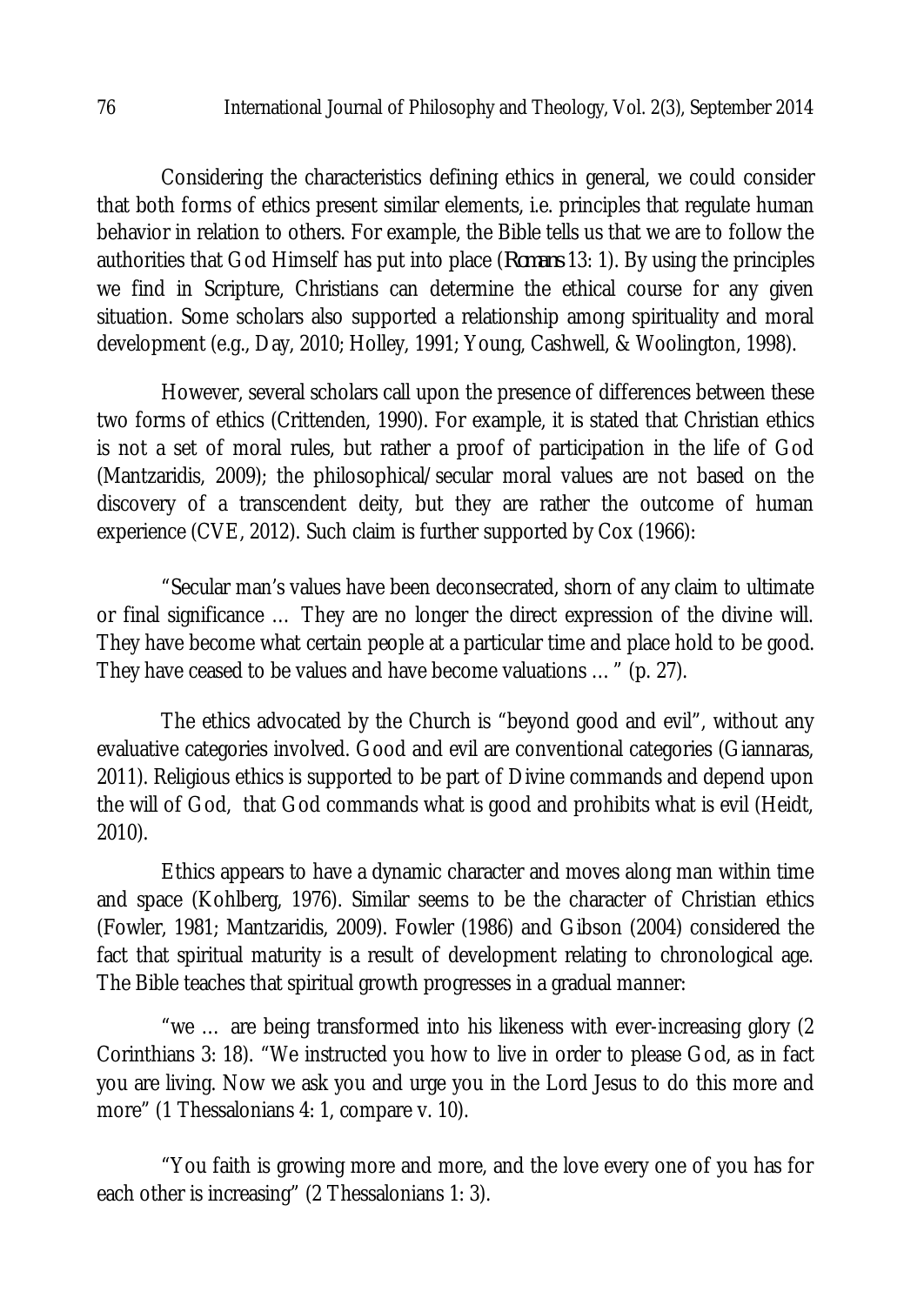Growth is pictured in the Scriptures as a lifelong process (Richards, 1972). However, up to date, the study of the developmental course of Christian ethics has not attracted the interest of scholars. Keller and Streib (2013) supported that in religious developmental research there is almost none longitudinal study. Benson, Roehlkepartain and Rude (2003) documented this lack of attention to religious and spiritual development during childhood and adolescence by reviewing the frequency of publications on these topics.

The study of this psychological process regarding ethical development may add additional knowledge on the nature of Christian ethics and thus Christian faith. This happens because psychology as a science consists a basic element of the special scientific domain of "Psychology of Religion", aiming at the psychological investigation of the religious phenomenon as well as due to the relation of psychology to "pastoral psychology" (Begzos, 2011). This relationship is also supported since both sciences deal with the human soul and by the fact that psychology investigates human experience, the origin of this experience, the nature, feasibility and their effect on psychological human balance (Nisiotis, 2006). This form of studying Christian ethics through psychological processes may contribute to a better preparation of those undertaking the difficult task of pastoral care of the soul. The purpose of the present study is to investigate the process of development of Christian ethics towards the moral perfection of man. This study, at the same time, will investigate the development of Christian ethics along with the development of philosophical ethics ethics.

# **Development of Christian Ethics**

Theoretical Framework of the Study

In order to study specific features of ethics, a whole a set of theories was developed over time. The theory which eventually prevailed is the cognitivedevelopmental theory (Kohlberg, 1969, 1976; Piaget, 1932/1965).

It is called *cognitive* because it perceives moral structures as internalization of enactive (or action) schemas containing information on social reality, which man is in constant interaction with; it is called *developmental* because the information man receives from the social environment, cognitive structures, are progressively transformed improving its quality (Pourkos, 1990).

Cognitive-developmental theory was preferred in the present study to highlight common features in the development of philosophical and Christian ethics.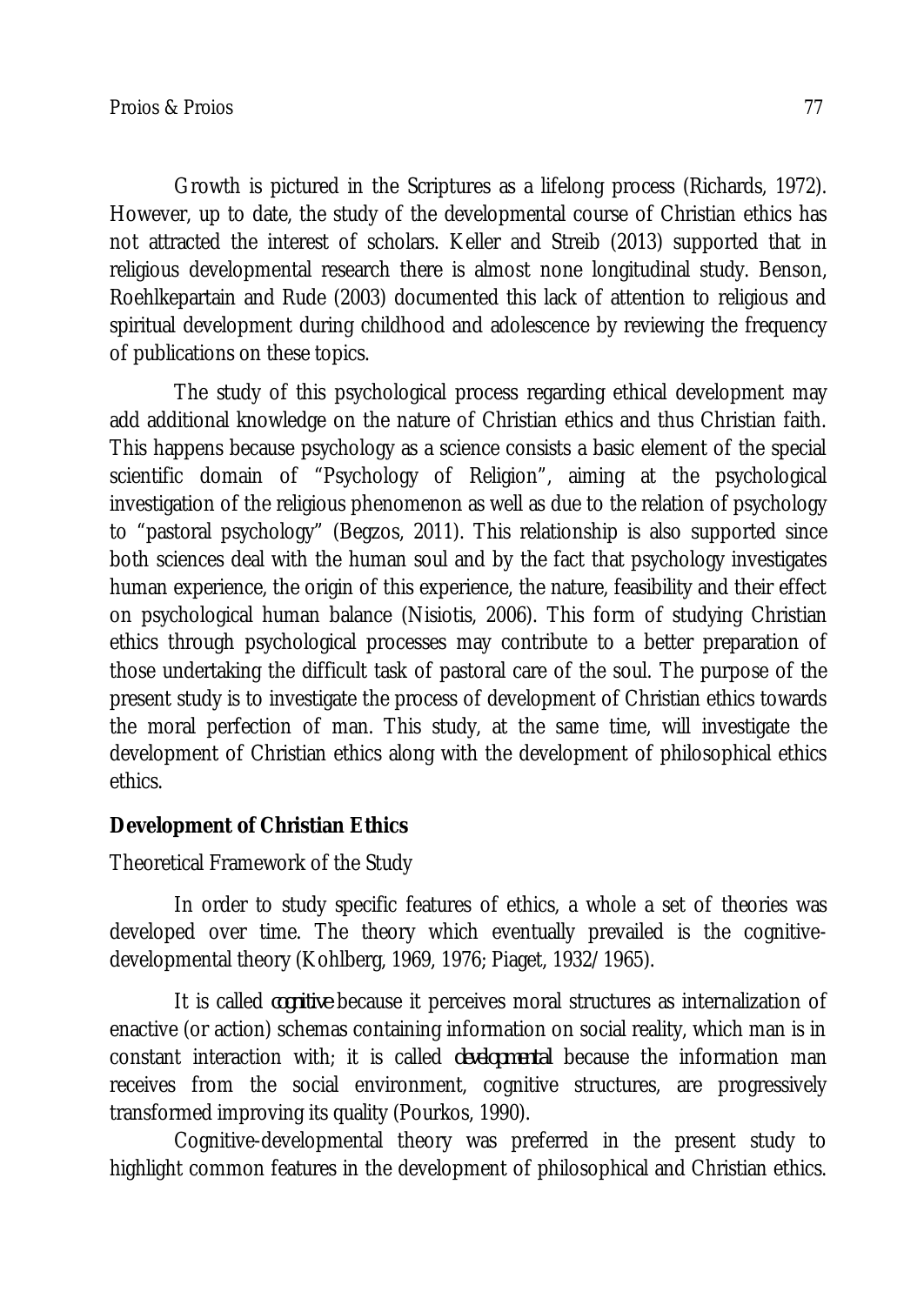This selection was initially based on the fact that spiritual growth could be perceived by knowing the way a man thinks, which differs by age (an element of cognitivedevelopmental theory). For example, ways of thinking based on conventional religious roles (e.g., servant of everyone else) or leading to a newer, more inclusive love. Also, psychological way of development of man as this is expressed through cognitivedevelopmental theory seems to have a strong influence on the psychology of religious development (Day, 2010). This could be perceived by the interest shown by scholars in the past for the study of the development of religious faith (e.g., Fowler, 1981, 1987; Fowler & Dell, 2005; Gibson, 2004; Oser & Grunder, 1991; Oser & Reich, 1996).

Cognitive growth of Christian Ethics

In Christianity, cognitive growth is associated with the increase of spiritual knowledge. This is a process beginning the moment an individual accepts Jesus Christ as the Savior. Spiritual growth is the development or improvement toward perfection, while glory of God is considered to be a supreme principle for the achievement of spiritual development (Gibson, 2004). Many Scriptures describe the need for spiritual growth and maturity:

"Be no longer children, but grow up in Christ" (Ephesians 4: 14,15).

"But grow in the grace and knowledge of our Lord and Savior Jesus Christ" (2 Peter 3: 18).

"The Thessalonians grew exceeding in faith" (2 Thessalonians 1: 3).

The Scriptures teaches that growth is always needed:

In *Philippians 3: 12-14* – Even Paul, as mature as he was, did not consider himself to have achieved perfection (maturity) such that he could case striving to improve. He forgot past achievements (and failures) and pressed on to greater accomplishments.

In *Matthew 26: 31-35* – Peter thought he had reached a level where he would never deny Jesus. But that very night he denied Him three times.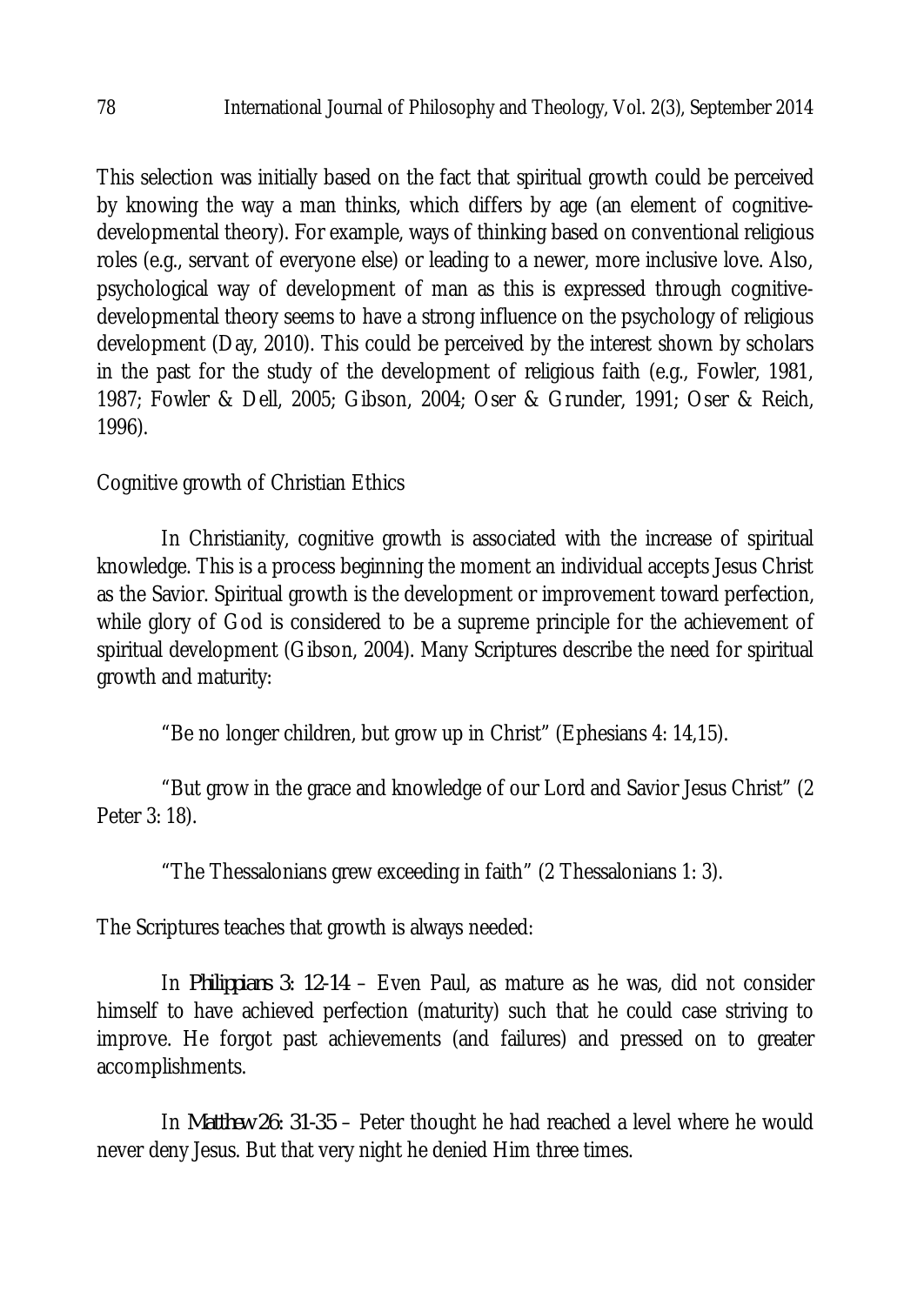The Bible also teaches that spiritual growth is multifaceted. Christian life is made up of many different but interrelated aspects. Paul talks about growing up "on all thing" (*Ephesians 4: 15*). The process of spiritual growth is a process beginning the moment a person accepts Jesus Christ as a Savior. Spiritual growth is a result of Bible knowledge, through life, humility, honesty, witnessing, prayer, stewardship and patience (Leigh, 2002). In summary it could be stated that spiritual growth becomes more like Jesus Christ. In *1 Corinthians 11: 1*, Paul says, "Follow my example, as I follow the example of Christ". Jesus Christ is the ultimate example of what it truly means to be spiritual.

Cognitive improvement comes through the teaching of moral elements such are God's Commandments. Christians, according to Paul did not just believe but follow sound teaching:

# *"But as for you, teach what is consistent with sound doctrine" (Titus 2: 1).*

Christian ethics teaching is included in the Bible and the Holy Tradition (Mitsopoulos, 1989), that is the texts of the Bible, the Old and New Testaments. Specifically in the Old Testament attention is given to the compliance of the life of man according to the commandments of the law of God while sanctions are imposed to any violation. New Testament on the other hand focuses on the tendency for repentance and presence of the face of Christ. Nevertheless, elements of ethics do not constitute systematic studies of moral context, but include a rich moral teaching useful for the life of everyone faithful. Experiences resulting through Church are those to contribute to the better understanding of truth described in the Bible (Giannaras, 2011). The better learning of the Bible leads to the improvement of Christian ethics.

Spiritual growth consists of a *greater love for God*, because God is love:

*"Whoever does not love does not know God, for God is love." (1 John 4:8),* and is established by compliance with his commandments:

"They who have my commandments and keep them are those who love me; and those who love me will be loved by my Father, and I will love them and reveal myself to them." (John 14: 21).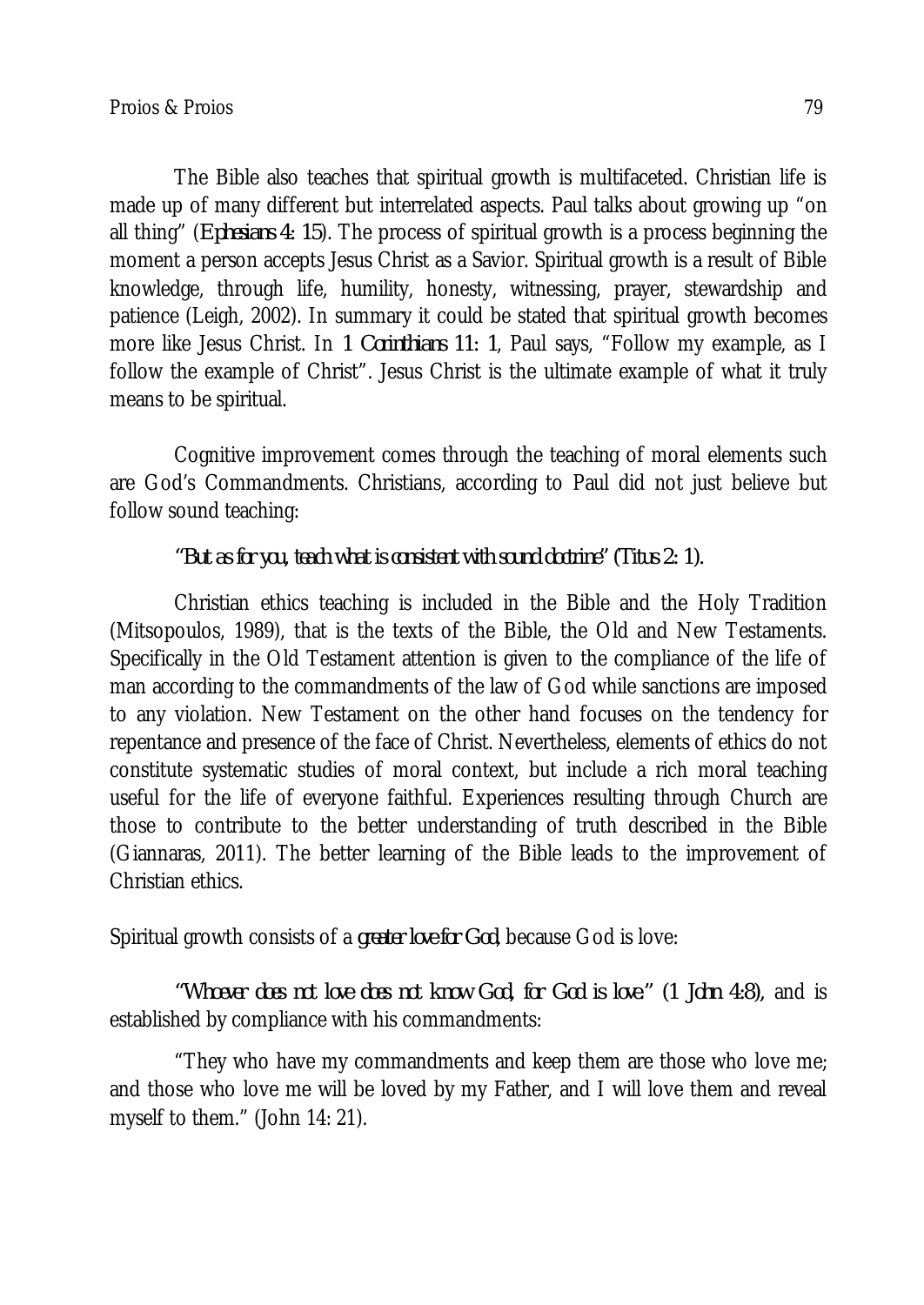Complying with the commandments of God is a constituent of Christian ethics.

The essence of Christian ethics is the acquisition of three basic virtues: faith, hope and love. According to the Christian religion, acquiring a (Christian) virtue is not only the result of human effort, but also the outcome of the cooperation between human will and God's grace, and the fruit of the Holy Spirit:

"the fruit of the Spirit is love, joy, peace, longsuffering, gentleness, goodness, faith" (Gal. 5: 22-23).

This leads us to the assumption that Christian virtue is not a psychological feature but rather an ontological relationship in conformity with the will of God.

A significant role in learning the features of Christian ethics is played by worldly experiences, which is the framework for human information and development (Mantzaridis, 2010). J. Dewey (1859-1952) supported intensely the importance and value of experience within the framework of learning by adopting the term "empirical knowledge". In the area of religious faith, personal experience is considered rather valuable (*John 20: 24-29*). A rather feature event showing the close relation among experience and faith is the meeting of Christ with the Samaritan in the Well of Jabob. Samaritans who went to meet Christ, said to the Samaritan upon their return:

They said to the woman, 'It is no longer because of what you said that we believe, for we have heard for ourselves, and we know that this is truly the Saviour of the world" (John 4: 42).

Social relations, are indeed considered as fundamental elements in the development of religious faith (Dell, 2000; Fowler, 1980, 1981). This effect is better understood by the reference of Gregorius Palamas, that if a sinner avoids socializing with the unrighteous and befriends the righteous, will be able to become righteous and save his soul (Gregorius Palamas, *Homilia* 17, PG 151: 236A).

The role of social environment in the development of ethics has been maintained by well-known developmentalists (Piaget, 1932/1965, Kohlberg, 1976). In such environment, man acquires the knowledge of what is right or wrong so as to make the right decision and such a knowledge is the result of experience gained in the course of development. Specifically, experience rising within the Church contributes to the consolidation of the truths of the Holy Bible (Giannaras, 2011). Better learning of the Holy Bible leads to the growth of Christian ethics.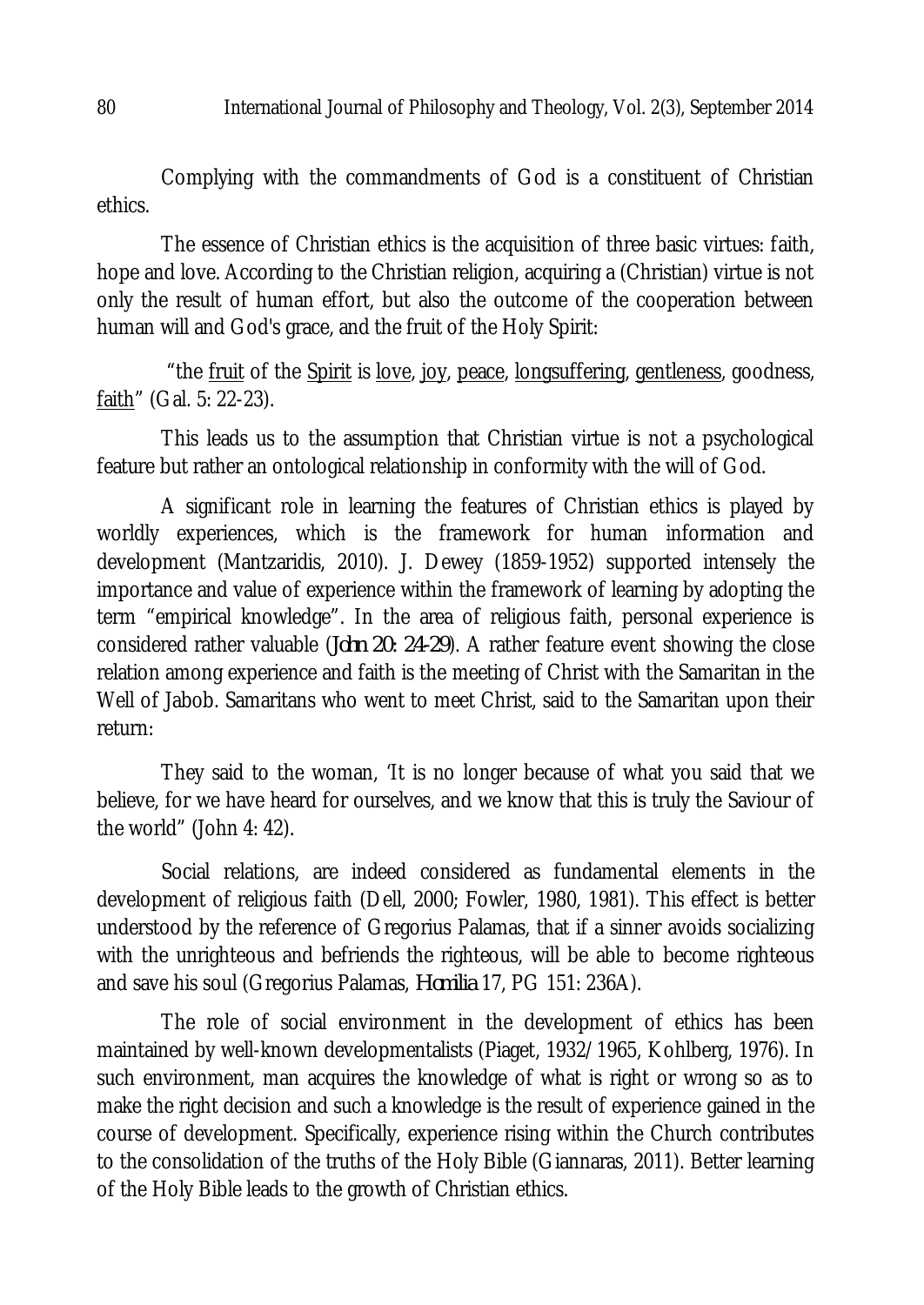Contrary to Christian ethics, ethical development for man comes through the understanding of the ethical virtue of justice. This is also supported by the fields of moral philosophy (see Aristotle *Nicomachean Ethics*; Rawls, 1971) and moral psychology (Piaget, 19321965; Kohlberg, 1969, 1976). However, it should be underlined that the virtue of justice has a similar place in Christian ethics, thus exhibiting the same interest ethics exhibit on moral development. More specifically, in Christianity justice is not just any virtue, but the whole virtue

"Justice is here not part of virtue is thought, but severally and catholic" (John Chrysostom, Interpretation of Psalm 4: 1 PG 55, 40).

It is also claimed that God loves justice and abhors injustice (*Psalm* 10: 7 91: 16). Christian theorists have supported the fact that the highest stage of moral development is rooted in agape, or godly love (Gibson, 2004). The rationale for presenting agape as the supreme principle in moral development stems, in part, from Christ's summary of the law as loving God with all one's heart, and one's neighbor as one's self (Clouse, 1993).

Transformation Process of Christian Ethics Cognitive Structures

Christian ethics is the application of the principles of Christian faith, i.e. the man's approach to Christ.

Such approach, however, is not automatic, but rather passes through several stages / levels depending on the degree of man's spiritual maturity (see Basil of Caesarea, *Regulae fusius tractatae, Preamble* 3, PG 31: 896Β, Abba Dorotheus, *Inspirational Teaching* 4,2, PG 88: 1160AC, Maximus Confessor, *Mystagogue*, PG 91: 709D-712A).

Pink (2005) stated the ability to classify Christians into three classes according to their "stature" in Christ or their spiritual development and progress. As proof he cites passages of the New Statement:

"The earth produces of itself, first the stalk, then the head, then the full grain in the head." (Mark. 4: 28)

"I am writing to you, fathers, because you know him who is from the beginning. I am writing to you, young people, because you have conquered the evil one." (1 John 2: 13)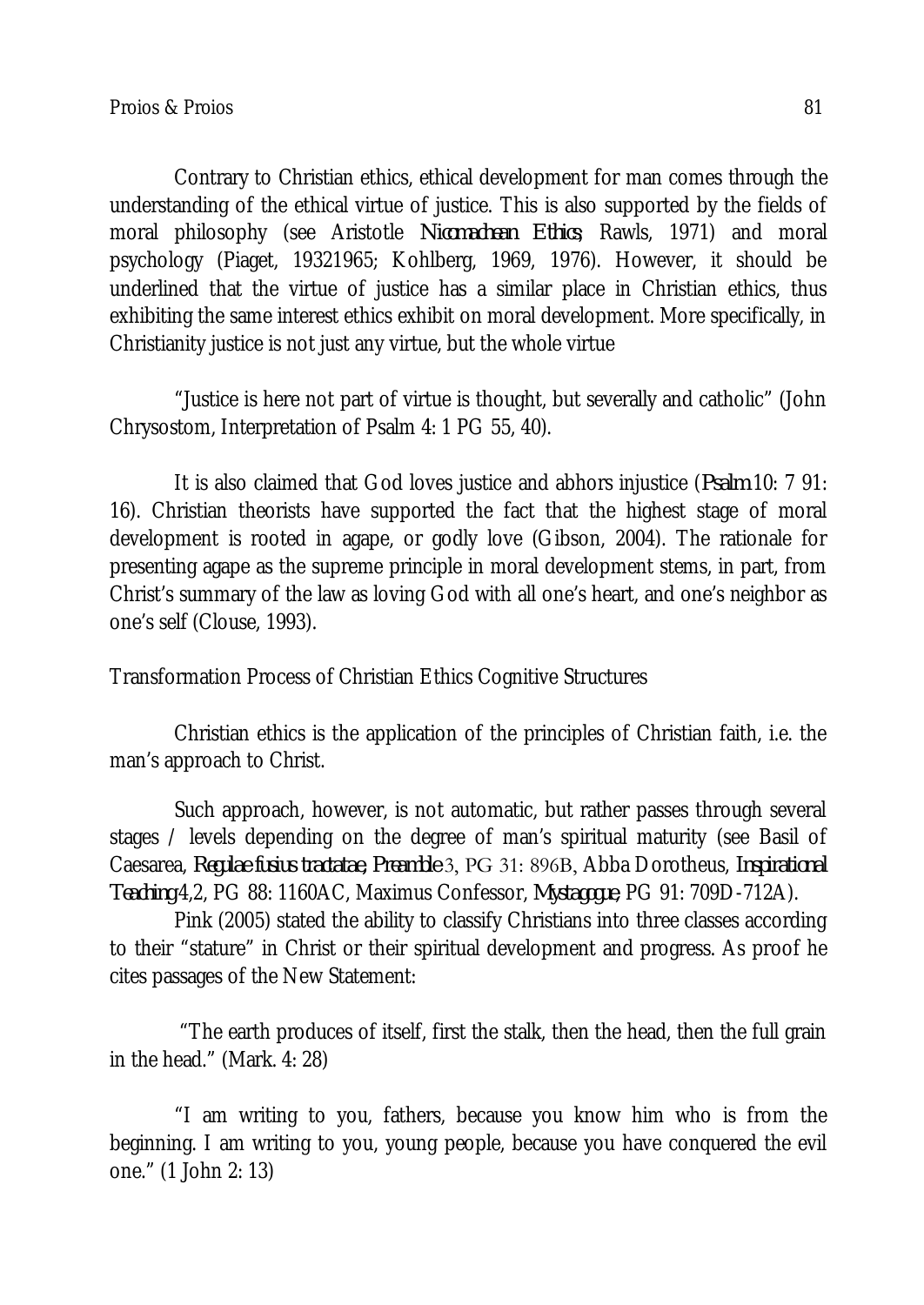On the first level, man is a spiritual "*slave*". On this level, man tries to approach Christ obeying His commandments in fear of punishment. Fear, and especially the fear of death turns man into a self-loving and self-centered creature, condemning him to self-confinement (Mantzaridis, 2010). The next level of spiritual maturity is reached through the growth of one's cognitive level and becoming a "*worker*". On this level, man acts with some expectation of reward for what he does, i.e. a "payment" from Christ. Here, legalism and the statute law prevail (Tsitsigos, 2011). At the first two stages believers move within the frame of law and do not feel the freedom of Grace. Their virtue is not selfish and the love of God does not prevail in their life. The consummation of the spiritual fulfillment of man comes on the next level of the "*son or free man*". On this level, man complies with the commandments of God out of love for Him and not for fear or any selfish pursuits.

The above statements regarding the distinction of Christians depending of their moral development have also been theoretically supported. For example, Fowler, considering the views of Piaget, Kohlberg and Erikson on moral growth, supported that religious-moral growth of man is a continuous process including a number of stages (six-stage model) (Fowler, 1981). However, empirical research questions whether Fowler's construct of "faith" is sufficiently specific to distinguish it from broader conceptions of meaning-making, and cause researchers to wonder whether the model of faith development can be viewed as a "hard stage" model (see, e.g., Boyatzis, 2005; Day, 2010; Streib, 2001, 2010).

Streib (2001) considering the questions raised on hard stage theory, moved to the revision of Fowler's faith development theory. He suggested religious schemata, which are the distinguishing marks for religious styles.

The religious styles resemble-and relate to-lifestyles and to habitus (Bourdieu, 1979). The schemata of central importance in religious or faith development were: truth of text and teachings (ttt), fairness, tolerance and rational choice (ftr) and xenosophia, inter-religious dialog (xenos) (Streib, Hood, & Klein, 2010).

The course of transformation process of cognitive structures, that is religious development, follows a similar course with moral development, as stated at the theory of Kohlberg (CliffsNotes, 2013). More specifically, cognitive-developmental theory supports that moral development is completed through three main sequential levels, each of which comprises of two stages (Kohlberg, 1976).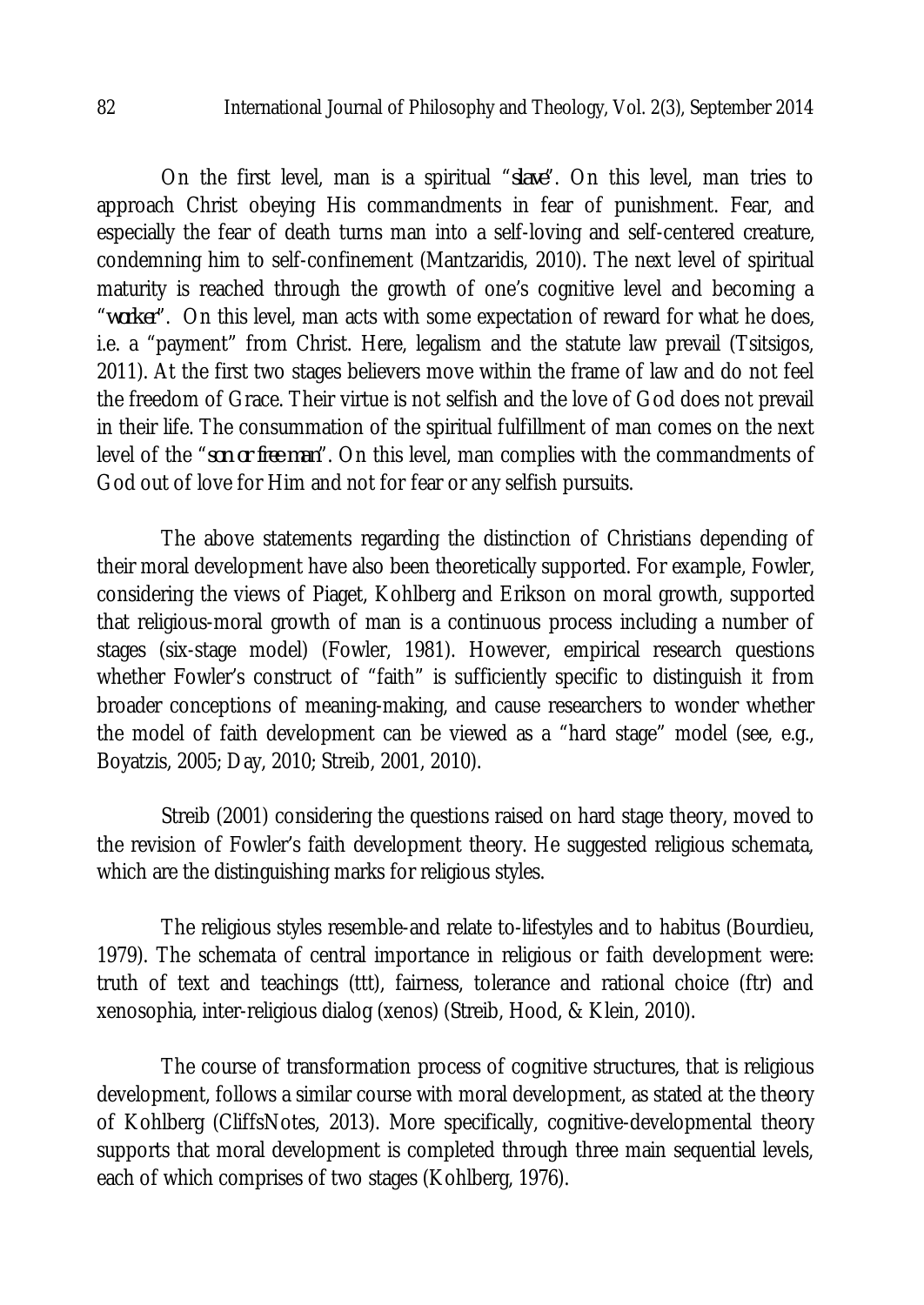These levels are "pre-conventional", "conventional" and "post-conventional". These moral levels and stages depend on the development of cognitive abilities. Stating that moral development parallels cognitive development, Kohlberg concluded that an individual could advance intellectually without reaching higher stages of moral reasoning, but not vice versa. Although Kohlberg's theory provides compelling insight in the field of moral development, it was strongly contested.

Thus, in the context of cognitive-developmental theory, the reformulation of Kohlberg's six stages into three basic schemas was suggested (Narvaez, 1998, 2001; Rest et al., 1999, 2000). These schemes, which constitute general cognitive structures in that they provide a skeletal conception that is exemplified (or instantiated) by particular cases or experiences (Rest et al., 1999), is the *Personal Interest* schema (which derives from Kohlberg's Stages 2 and 3), in which man is interested in the satisfaction of his personal needs and interests and considers an action morally right depending on the impact this very has on him/ her; the *Maintaining Norms* schema (deriving from Kohlberg's Stage 4), in which the individual's moral thinking focuses on the domination of the system, the roles and rules determined by the system as well as the maintenance of social order; and the *Post-conventional* schema (deriving from Kohlberg's Stages 5 and 6), in which man's moral thinking should comprise of four elements: primary moral criteria, appeal to an ideal, shared ideals and full reciprocity.

# **Types of Ethics**

Each moral level represents a different way of thinking, which also characterizes the type of ethics expressed by each individual. The different ways of thinking that determine the origin of moral judgment and are better understood by investigating the content of moral judgment rather than the structure of moral thinking, are defined by the concepts of "heteronomy" and "autonomy". Both of these types occur in both forms of ethics – philosophical and Christian.

The concept of "heteronomy" reveals that moral judgment is imposed on man by some external religious or other authority. Characteristics of heteronomous ethics are exhibited by individuals belonging to the first two levels of ethics. Specifically, heteronomous ethics characterizes the first two levels of spiritual and moral maturity.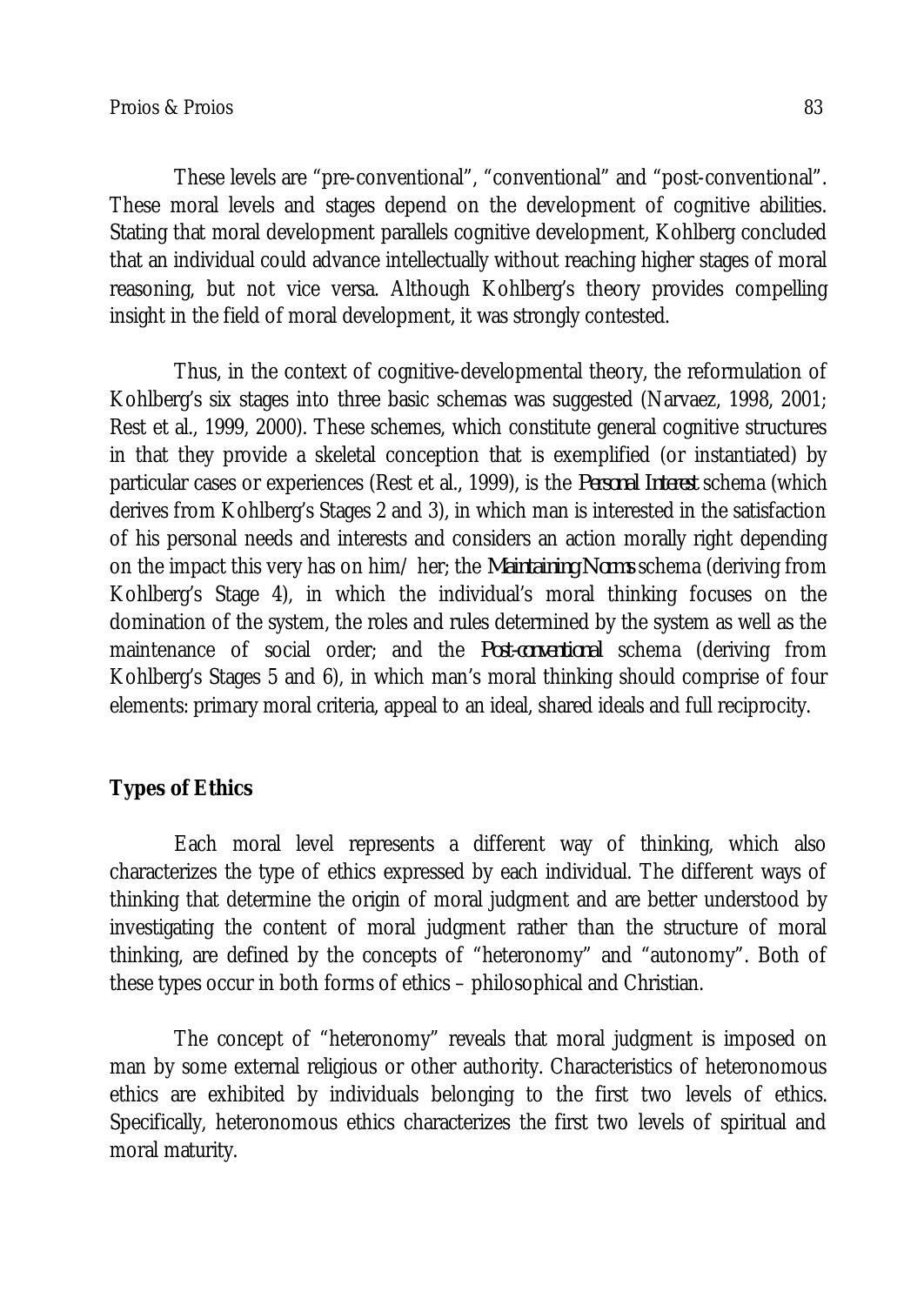In addition, Christian ethics is characterized as heteronomous because it is based on religious law or religious authority, God. Contrary, the concept of "autonomy" suggests that man's moral judgment is based on himself, without the intervention of any external authority. Furthermore, the function of man within the context of autonomous ethics is directed by the concepts of equality and mutual respect (Lapsley, 2006). The third level of spiritual or moral maturity belongs to autonomous ethics, where man is free to act in freedom and fairness. At this point, the claim for the existence of a third type of ethics within Christian ethics that goes beyond the distinction between heteronomous and autonomous ethics and starts with heteronomy and ends to autonomy (Mantzaridis, 2009) should be underlined.

### **Moral Consummation**

The transformation process of cognitive structures, after successively passing through the three above mentioned levels, is brought to completion with the moral perfection of man on the third level. The concept of "perfection" means completeness, wholeness, integrity and achievement of an end or a goal. Moral perfection is the goal of the Christian life.

Moral consummation coincides with perfection within freedom. In worldly everyday life, freedom is expressed through the choice between good and evil. On the contrary, for Christian faith freedom lies beyond the need of any choice.

More specifically, perfection within freedom is achieved through the perfection of love to God. The Divine love is revealed in Christ and is made available to believers through Spirit. Thus, St. Paul states:

"Above all, clothe yourselves with love, which binds everything together in perfect harmony." (Col. 3: 14).

Love is the ever pursued end, the "infinite perfection" of the moral growth of man (Giannaras, 2011; Conn & Conn, 1990).

Moral perfection, also, is corporate. St. Paul στην προς Ephesians επιστολή αναφέρει:

*"*until all of us come to the unity of the faith and of the knowledge of the Son of God, to maturity, to the measure of the full stature of Christ." (Eph. 4: 13).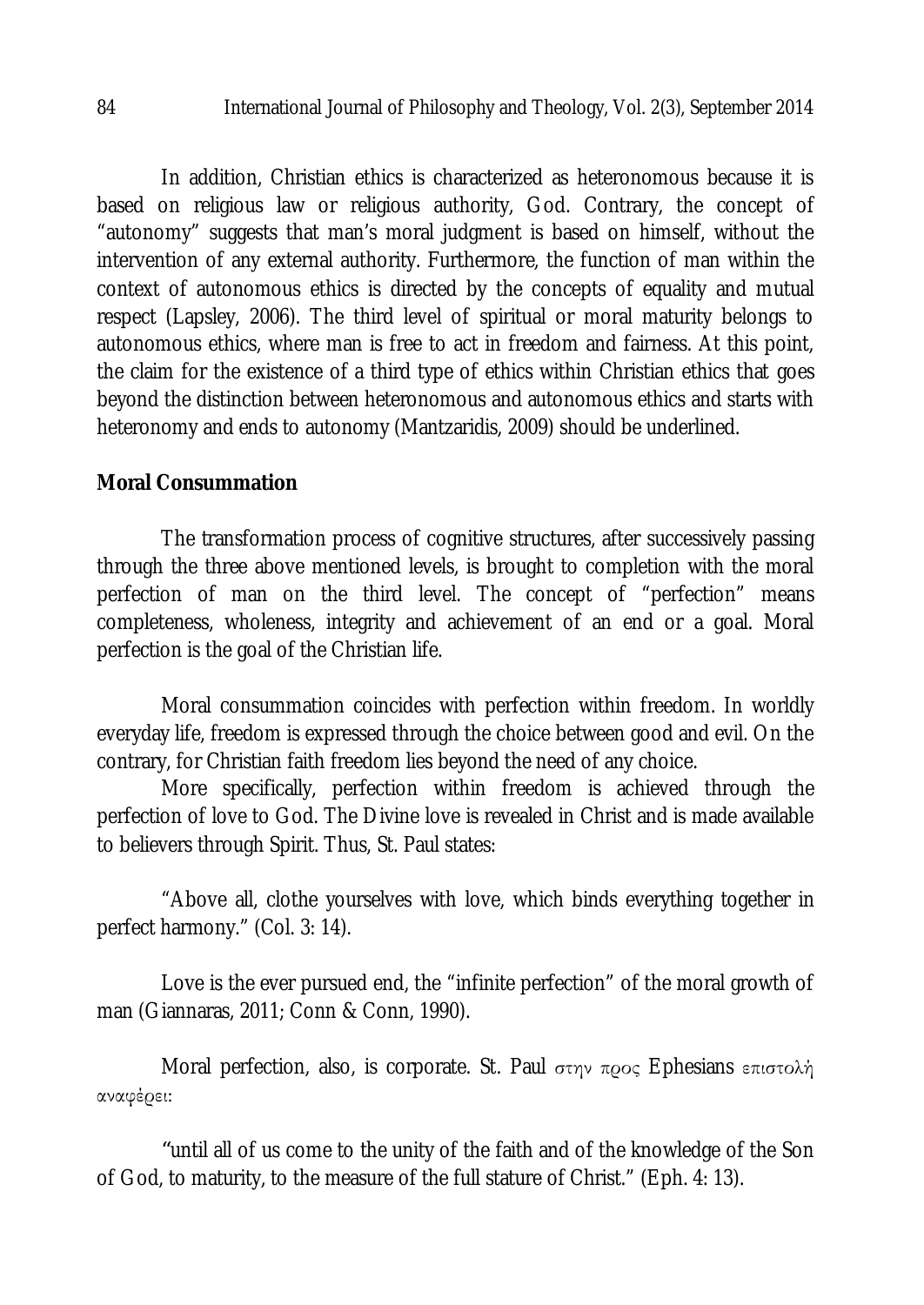In ethics, the transformation process of cognitive structures leads to man's moral maturity. On this level, man functions with the criterion of justice. Justice is the natural and necessary fruit of love, which is over and above justice, because justice is based on the application of law while love on sacrifice for the sake of the brother regardless of laws and rights. St. John, the Evangelist, in his 1<sup>st</sup> Catholic letter wrote about the great virtue of love

*"Whoever does not love does not know God, for God is love." (1 John 4: 8).*

# **Discussion**

The aim of the present study was to search for the features of the developmental process of Christian ethics for the moral recovery of man. The findings of this search were compared to those supported for moral development in the context of cognitive-developmental theory, a psychological theory (see Table 1). This comparison was pursued since the picture sketched by Piaget and Kohlberg for cognitive and moral development presents some similarities to references in the Bible (Richards, 1972).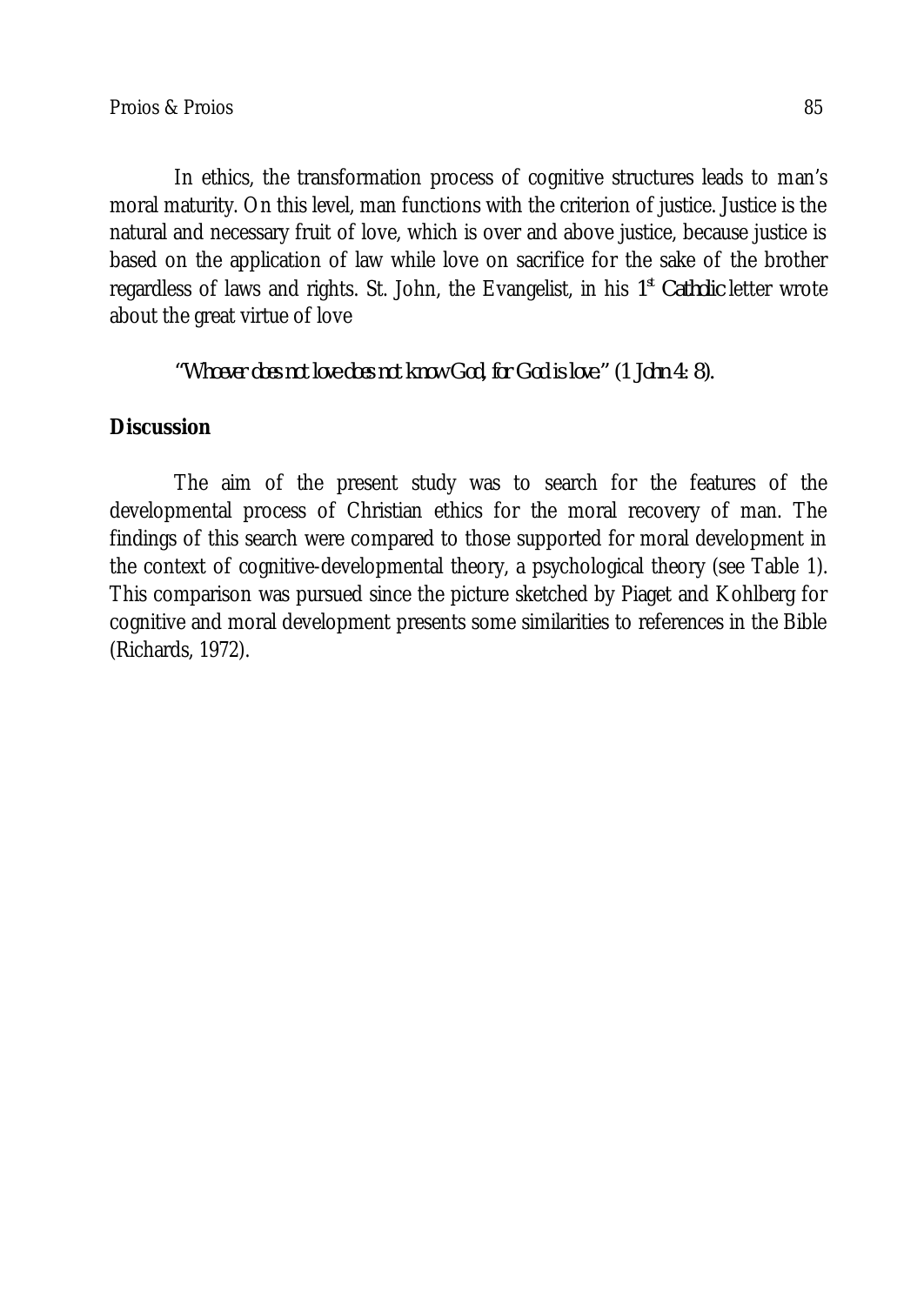

**Table 1: Characteristics of the growth of Christian Ethics and Moral**

Initially, the study of the literature revealed the existence of a cognitive element in Christian ethics. The cognitive feature is perceived by parts of the soul (cognitive [reasoning], affective [emoting] and volitional [behavioral]), which is the subject of religion (Nisiotis, 2006). The cognitive element of morality appears also in the science of psychology as a component of the cognitive-developmental theory. It has already been mentioned that cognitive growth is for example an issue of teaching Divine commands or human laws. As Dettoni and Wilhoit (1998) acknowledge,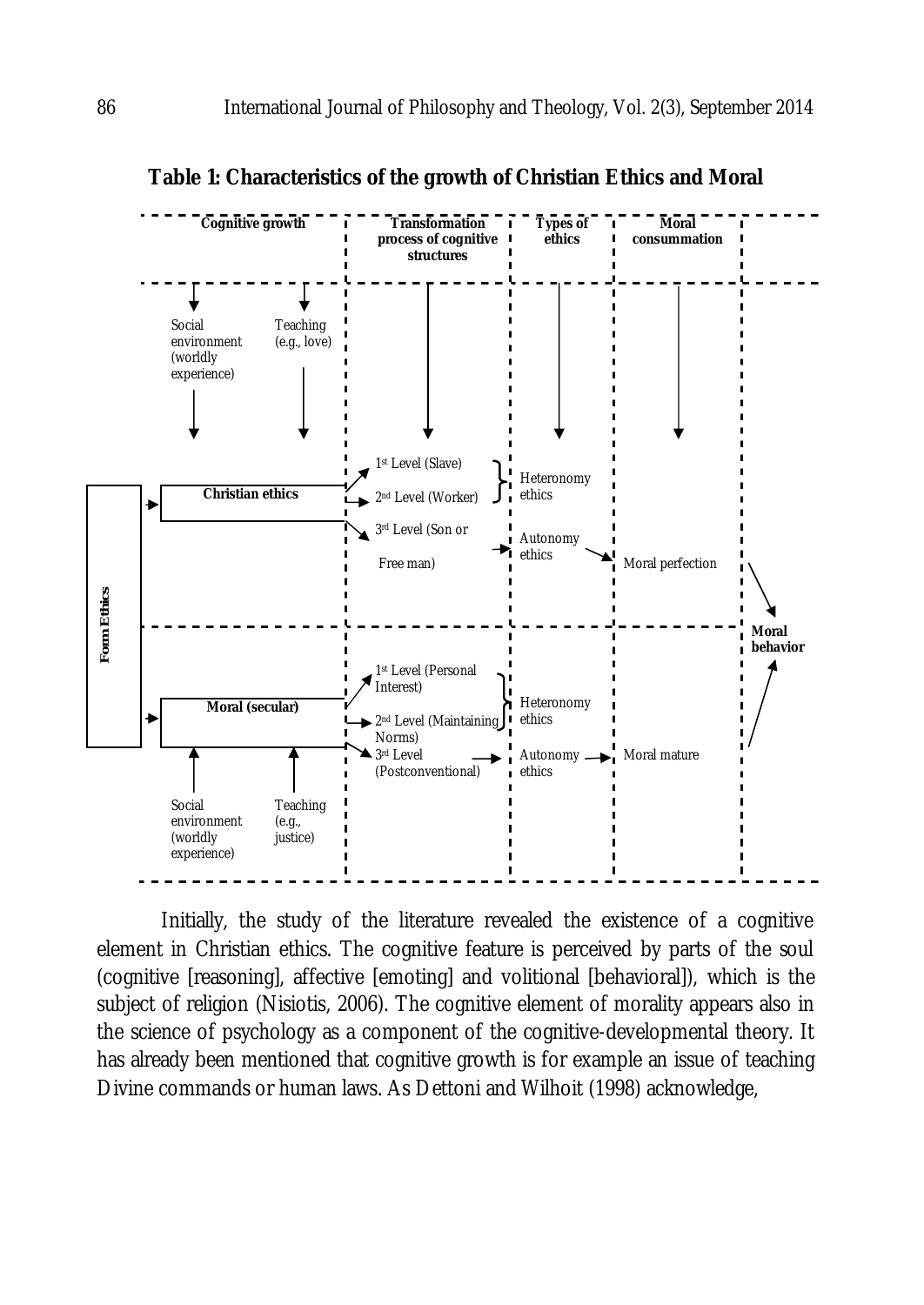"Christians do not emerge from the spiritual experience of being born again as full and complete Christians but as childlike Christians, who, like human children, have all the potential for growing into complete and mature adults but need to be nurtured and guided" (p. 28).

At this point, however, the distinction between commandments and laws should also be noted. Although the Church features rules and laws for pedagogical reasons, yet these are not a form of moral teaching but rather a "new creation"; the commandments of God are not a law but merely a freedom index (Mantzaridis, 2010). In addition, at this point it should be underlined that the issue of experience as a mean of cognitive growth is different as well. The difference lies on the fact that Christianity emphasizes experiences within Church life because they provide a clear picture of the truths of the Holy Bible (Giannaras, 2011).

Moral has been considered as a set of cognitive structures allegedly transformed over time, in both forms of ethics, Christian (Gibson, 2004; Mantzaridis, 2009) and philosophical (Kohlberg, 1969, 1976). Richards (1972) states that Christian growth seems to imply a process in which one's world view is progressively reshaped. Fowler and Oser et al. (as cited in Day, 2010; p. 221) considering that religious reasoning includes components of moral reasoning, argued that it would seem logical for the stage transition in moral reasoning to precede stage change in religious development since all people must wrestle with and resolve moral dilemmas throughout life, whether or not they do so in relationship to religious beliefs, practices or belonging to communities of faith. Downs (1998) suggested that one must acknowledge that spirituality "cannot be reduced to predictable developmental stages" (p. 82), without wishing to present spiritual levels as rigid.

At this point we could state that religious growth shows similarities to moral growth. The three levels are the same as Kohlberg's: pre-conventional (egocentric thinking based on religious laws and rules); conventional (conforming to accepted religious standards); and post-conventional (selfish way of thinking beyond stereotypical rules). The transformation process of moral structures in ethics is distinguished by certain features such as inclusiveness, hierarchy, successiveness and irreversibility (Colby & Kohlberg, 1987), features seem to exist in Christian ethics as well (Fowler, 1981).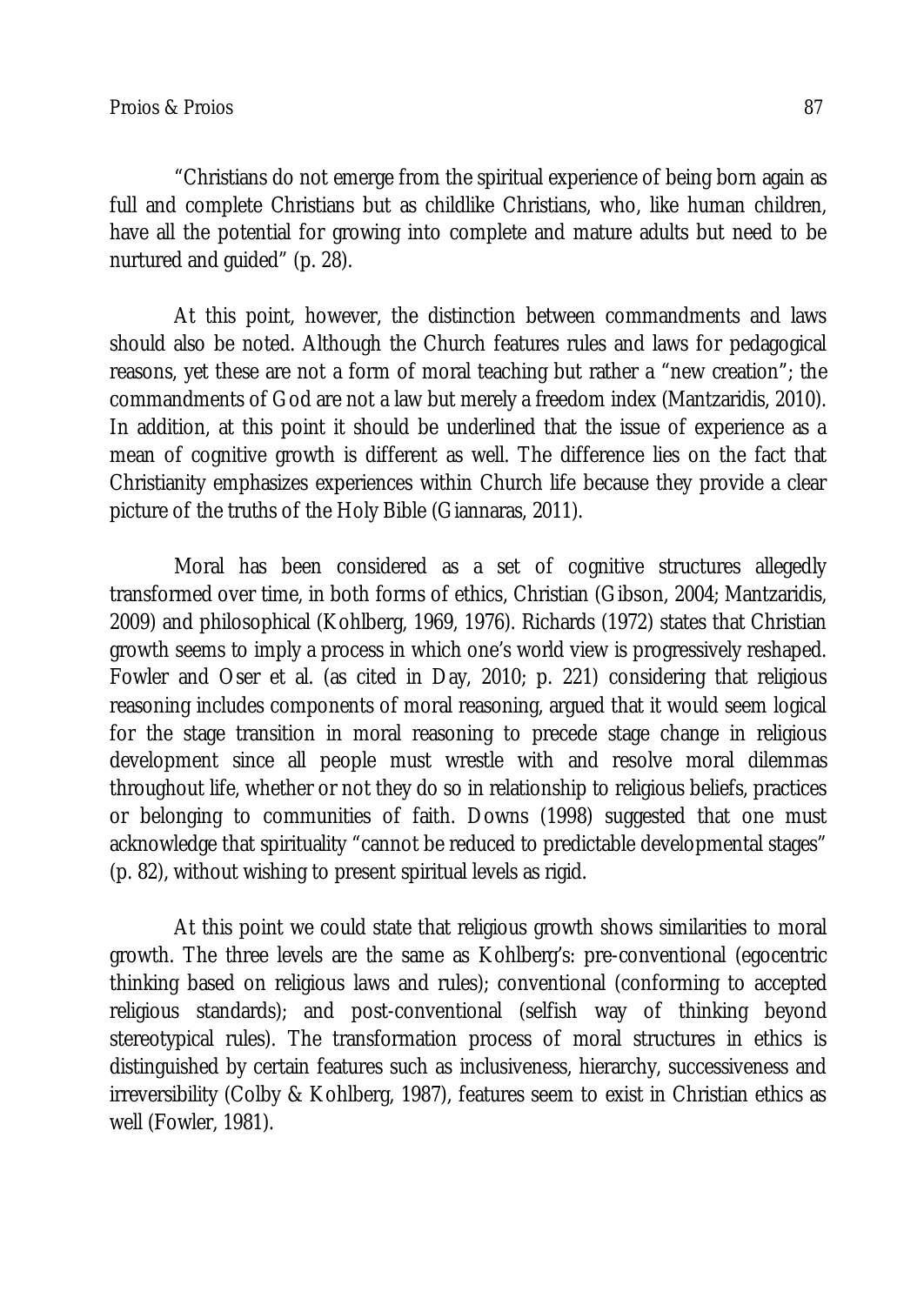More specifically, the attribute of "totality" on the levels of spiritual maturity is distinguished by the fact that they are single sets of cognitive traits. The first level is dominated by fear, the second by compliance with the commandments under the form of social interaction and the third by the cognitive element of love. "Hierarchy" exists because the next higher level is based on the previous one. "Successiveness" exists because spiritual maturity follows a sequence (slave worker, son). Finally, the feature of "irreversibility" exists because the hierarchical constitution of the social moral structures is not considered reversible.

Furthermore, the levels of spiritual maturity such as those of moral development in the worldly environment, exhibit criteria that help their distinction in cognitive and moral. Some cognitive elements contributing to the distinction of these levels are: "fear", a psychological trait at a first level; "reward", a social trait, at a second level and "love", a spiritual trait at a third level. Regarding moral criteria, they are different on each level because along with growth of cognitive ability there is also a corresponding growth of moral perception. For example, love/ fairness (as moral criteria at a third level) are not immediately exhibited in perfect form, but rather start with fear (as moral criterion at a first level), and self-interest (as moral criterion at a second level) (Mantzaridis, 2010).

Finally, the study of the literature reveals that man's moral perfection for the Christian faith is an ontological rather than merely a moral event. Specifically, worldly human moral perfection aims at the psychological and social perfection of man, while the purpose of Christian ethics is the promotion of man from the psychological and social level to the level of the new ontology, new creation, to take man from time to eternity, from the created to the uncreated (Mantzaridis, 2009).

#### **Conclusions**

Considering the fact that the use of developmental psychology assists us in better understanding spiritual growth (Conn & Conn, 1990), the processing of literature in the present study led us to the conclusion that the latter is distinguished from all the features of a developmental psychological theory. This approach is considered to contribute to conclusions for better defining the nature of the Christian religion. However, according to Christian anthropology while developmental theories can assist the apprehension of the human aspect of spiritual formation, they fail to address its Divine aspect (Estep & Kim, 2010). Such an approach could also be used as a defining tool for understanding and assessing human relations.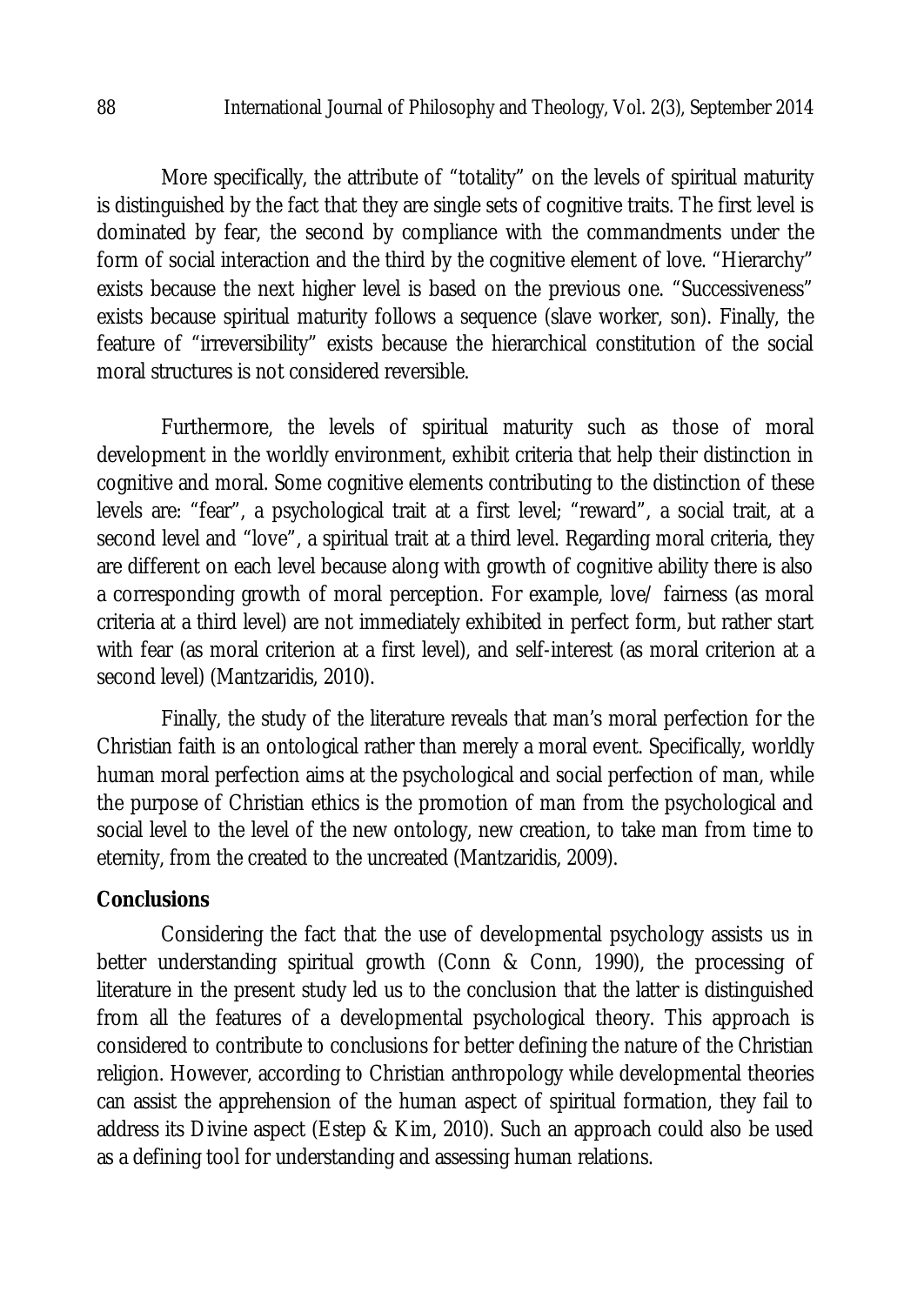Another conclusion of this study is that although for Eastern Orthodox Church Christian ethics is not an objective measure for assessing character and behavior, yet, it is noted that Christian ethics could be measured by the criteria of social ethics and the evaluative categories of good and virtue. However, we should underline the fact that Christian ethics is not identical with the above and this is all that matters (Giannaras, 2011).

### **References**

Aristotelis (1949). Ethics Nikomachia, A. Dalezios, trans. Athens: Papiros.

- Begzos, M. (2011). Psychology and religion. Athens: Grigori. (In Greek language).
- Benson, P. L., Roehlkepartain, E. C., & Rude, S. P. (2003). Spiritual development in childhood and adolescence: Toward a field of inquire. Applied Developmental Science, 7(3), 204-212.
- Boyatzis , C. J. ( 2005 ). Children's religious and spiritual development. In Paloutzian & Park (Eds.), Handbook of the psychology of religion and spirituality (pp. 123 – 143). New York: Guilford.
- Bourdieu, P. (1979). Distinction: A social critique of the judgment of taste. Cambridge, MA: Harvard University Press.
- Christian View of Ethics (2012). Online article: http//rapidresponsereport.com/ technicalpapers.asp?ID=6
- CliffsNotes (2013). Cognitive development: Age 12-19. Retrieved from http://www.cliffsnotes.com/study\_guide/Cognitive-Development-Age-1219.topicArticleId-26831,articleId-26794.html
- Clouse, B. (1993). Teaching for moral growth: A guide for the Christian community-teachers, parents, and pastors. Wheaton, IL: Bridgepoint Books.
- Conn, J. W., & Conn, W. E. (1990). Christian spiritual growth and developmental psychology. The Way, 3-14.
- Colby, A., & Kohlberg, L. (1987). The measurement of moral judgment: Theoretical foundations and research validation. Cambridge, UK: Cambridge University Press.
- Cox, H. (1966). The seular city. New York, NY: Macmillan.
- Crittenden, P. (1990). Learning to be moral. London: Humanities Press International.
- Day, J. M. (2010). Religion, spirituality, and positive psychology in adulthood: a developmental view. Journal of Adult Development, 17, 215-229. doi: 10.1007/s10804-009-9086-7
- Dell, M. L. (2000). She grows in wisdom, stature, and favor with God: Female development from infancy through menarche. In J. Stevenson-Moessner (Ed.), In her own time (pp. 117–143). Minneapolis, MN: Fortress.
- Dettoni, J., & Wilhoit, J. (1998). Introduction. In J. Wilhoit & J. Dettoni (Eds.), Nurture that is Christian: Developmental perspectives on Christian education (p. 19). Grand Rapids, MI: Baker Books.
- Downs, P. (1998). The power of Fowler. In J. Wilhoit & J. Dettoti (Eds.), Nurture that is Christian: Developmental perspectives on Christian education. Grand Rapids, MI: Baker Books.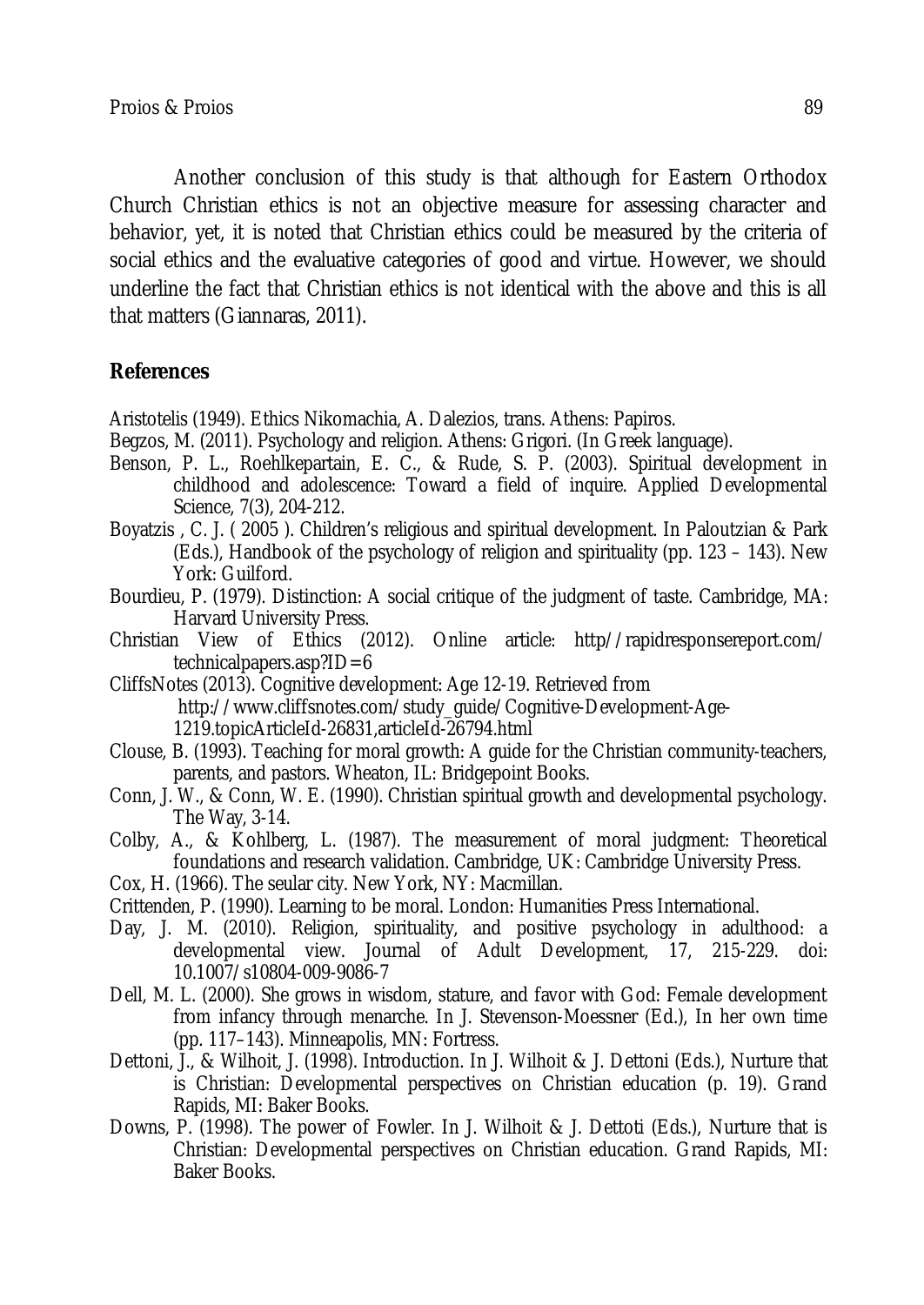- Estem, J., & Kim, J. (2010). Christian formation: An integrative approach. Nashvill: B & H Publishing Group.
- Fowler, J. (1980). Faith and the structuring of meaning. In C. Brusselsmans (Ed.), Toward moral development and religious maturity (pp. 58–81). Morristown, NJ: Silver Burdett.
- Fowler, J. W. (1981). Stages of faith. New York: HarperCollins.
- Fowler, J. W. (1984). Becoming adult, becoming Christian: Adult development and Christian faith. San Francisco: Harper and Row. (Revised edition published by Jossey-Bass, 2000)
- Fowler, J. W. (1986). Faith and the structuring of meaning. In C. Dykstra & S. D. Parks (Eds.), Faith development and Fowler (pp. 15–42). Birmingham, AL: Religious Education Press.
- Fowler, J. W. (1987). Faith development and pastoral care. Philadelphia: Fortress Press.
- Fowler, J. W. (1991). Weaving the new creation: Stages of faith and the public church. New York: HarperCollins.
- Fowler, J. W., Dell, M. L. (2005). Stages of faith from infancy through adolescence: Reflections on three decedes of faith development theory. In P. E. King, L. Wagner, & P. L. Benson (Eds.), The handbook of spiritual development in childhood and adolescence (pp. 34-45). Thousand Oaks: Sage.
- Giannaras, Ch. (2011). Freedom of morality. Athens: Ikaros. (In Greek language).
- Gibson, T. S. (2004). Proposed levels of Christian maturity. Journal of Psychology and Theology, 32(4), 295-304.
- Green, R. (1978). Religious Reason. New York: Oxford University Press.
- Gustafson, J. M. (1978). Theology confronts technology and the life sciences. Commonweal, 105, 386–392.
- Heidt, M. R. (2010). Moral traditions: An introduction to world religious ethics. Winona, MN: Anselm Academic.
- Holley, R. T. (1991). Assessing potential bias: The effects of adding religious content to the Defining Issues Test. Journal of Psychology and Christianity, 10, 323-336.
- Keller, B., & Streib, H. (2013). Faith Development, Religious Styles and Biographical Narratives: Methodological Perspectives. Journal of Empirical Theology 26, 1-21. doi: 10.1163/15709256-12341255
- Kohlberg, L. (1969). Stage and sequence: The cognitive developmental approach to socialization. In D. Goslin (Ed.), Handbook of socialization theory and research (pp. 347–480). New York: Rand McNally.
- Kohlberg, L. (1976). Moral stages and moralization: The cognitive–developmental approach. In T. Lickona (Ed.), Moral development and behavior: Theory, research and social issues (pp. 31–53). New York: Holt, Rinehart and Winston.
- Lapsley, D. K. (2006). Moral stage theory. In M. Killen & J. Smetana (Eds.), Handbook of moral education (pp. 37-66). Mahwah, NJ: Erlbaum.
- Lovin, R., & Reynolds, F. E. (1985). Cosmogony and Ethical Order: New Studies in Comparative Ethics. Chicago, IL: The University of Chicago Press.
- Matzaridis, I. G. (2009). Christian ethics I. Thessaloniki: Pournaras. (In Greek language).
- Matzaridis, I. G. (2010). Christian ethics II. Thessaloniki: Pournaras. (In Greek language).
- Mitsopoulos, N. E. (1989). Issues Orthodoxy religion ethics. Athens: OEDB . (In Greek language).